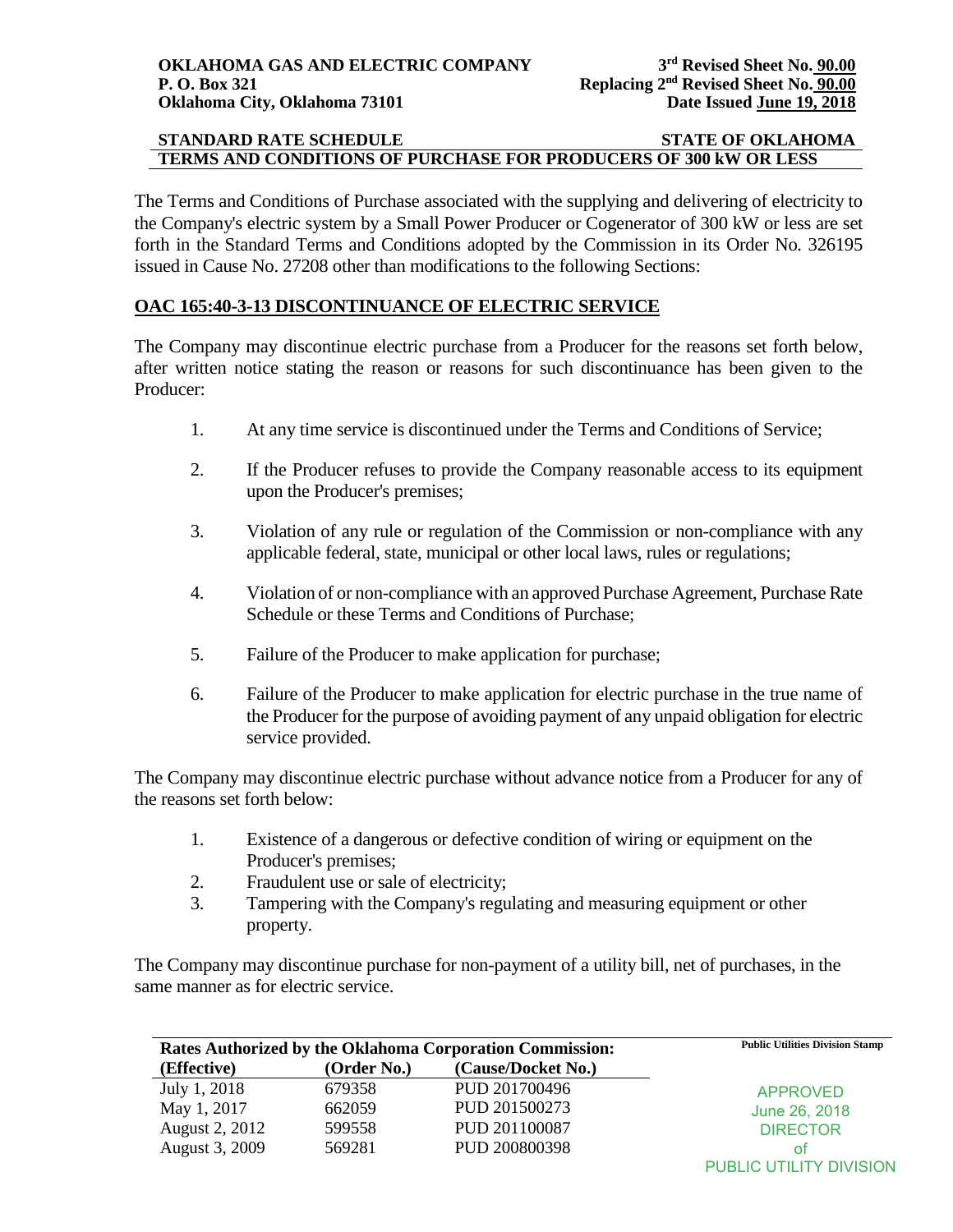### **STANDARD RATE SCHEDULE STATE OF OKLAHOMA TERMS AND CONDITIONS OF PURCHASE FOR PRODUCERS OF 300 kW OR LESS**

The fact that the Company holds a deposit authorized by the Terms and Conditions of Service will not prevent discontinuance of purchase pursuant to this Section.

As soon as is practicable, after the condition has been remedied for which the Producer's purchase was discontinued, the Company shall restore purchase; provided, however, where purchase has been discontinued for fraudulent use or sale of electricity or for tampering with the Company's regulating and measuring equipment or other property, the Company may refuse to restore purchase until ordered to do so by the Commission.

Whenever purchase has been discontinued for fraud or tampering as defined above, the Company may charge for reconnection for purchase \$21.00 during normal working hours, in addition to any charges under their Terms and Conditions of Service. The Producer must pay, or make arrangements for paying same, before purchase will be reconnected.

Non-cancellation of purchase does not waive right to cancel for future breach.

# **OAC 165:40-5-6 RELOCATION OF METERS**

The Company may, at its option and at its expense, relocate any meter.

In case of a relocation which is made necessary by the Producer's conditions or actions, the Producer shall, at its expense, relocate the metering equipment and service entrance facilities to a location agreeable to the Company and the Producer. In case of a change in metering which is made necessary by the Producer changing its purchase option, the Producer shall pay for the Company to change the metering in place accordingly.

Under no circumstances shall any meter be moved or relocated except as authorized by the Company.

# **OAC 165:40-5-32 EQUIPMENT WHICH ADVERSELY AFFECTS ELECTRIC SERVICE**

Many types of electric equipment can adversely affect the quality of electric service; this is true of all generating equipment. Close consultation between the Producer and the Company will be required before such equipment is connected and to remedy unsatisfactory operating conditions

Producers whose use of or production of electricity is intermittent and subject to violent fluctuations may be served with other electrical loads or by a transformer dedicated solely to that equipment and served as a separate account. Producers contemplating the installation of such equipment must make specific prior arrangements with the Company.

| Rates Authorized by the Oklahoma Corporation Commission: | <b>Public Utilities Division Stamp</b> |                    |                         |
|----------------------------------------------------------|----------------------------------------|--------------------|-------------------------|
| (Effective)                                              | (Order No.)                            | (Cause/Docket No.) |                         |
| July 1, 2018                                             | 679358                                 | PUD 201700496      | <b>APPROVED</b>         |
| May 1, 2017                                              | 662059                                 | PUD 201500273      | June 26, 2018           |
| August 2, 2012                                           | 599558                                 | PUD 201100087      | <b>DIRECTOR</b>         |
| August 3, 2009                                           | 569281                                 | PUD 200800398      | Ωt                      |
|                                                          |                                        |                    | PUBLIC UTILITY DIVISION |